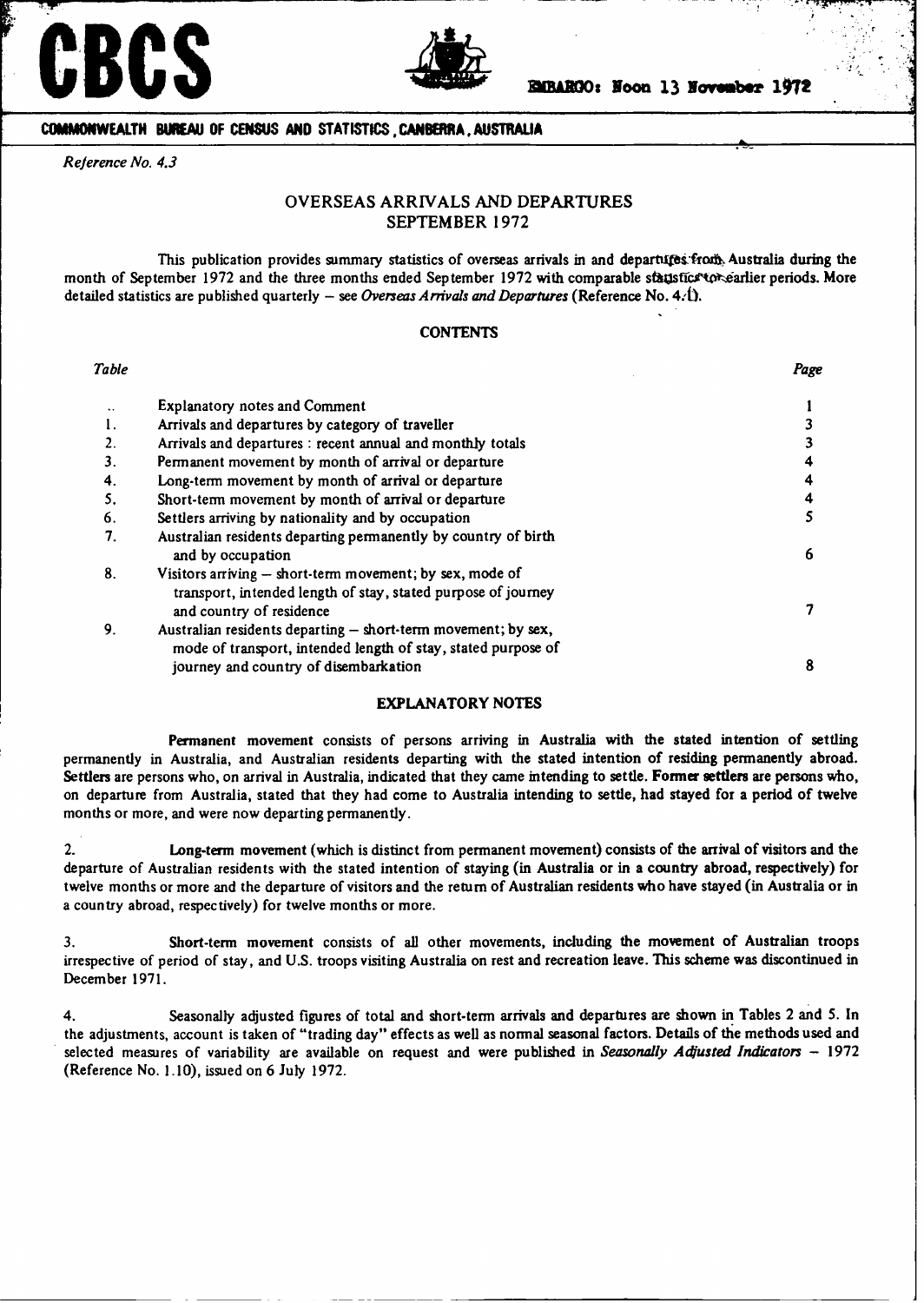5. **Statistics of characteristics of travellers in the short-term movement from April 1971 are estimates derived** from a fifty **per cent sample of short-term travellers. While the total number of such travellers and statistics of their mode of** transport **are fully known, statistics in various Classifications, e.g. nationality, may differ from those that would be obtained from complete processing. A measure of this difference is given by the standard error.** There **are about 2 chances in 3 that the difference will** be **less** than **1 standard error, and 19 chances** in **20 that it will** be **less** than **2 standard errors. The standard error varies with the size of the estimate and the following table shows the standard errors of various estimate sizes.**

| Size of quantity<br>estimated<br>(persons) | Approximate standard<br>error of estimate |                         |  |  |  |
|--------------------------------------------|-------------------------------------------|-------------------------|--|--|--|
|                                            | Persons                                   | Per cent<br>of estimate |  |  |  |
| 10,000                                     | 100                                       | 1.0                     |  |  |  |
| 5.000                                      | 70                                        | 1.4                     |  |  |  |
| 1,000                                      | 32                                        | 3.2                     |  |  |  |
| 500                                        | 23                                        | 4.5                     |  |  |  |
| 100                                        | 10                                        | 10.0                    |  |  |  |

6. Statistics of permanent and long-term movement are based on records of all travellers in this movement and therefore do not contain sampling errors. However, since short-term movement is a component of *total* movement, statistics of characteristics of travellers in total movement are subject to such errors. The magnitude of standard errors in total movement is about 20 per cent less than in short-term movement.

7. A fuller description of the sampling procedures is published in the quarterly bulletin *Overseas Arrivals and Departures* (Reference No. 4.1).

#### COMMENT

8. In September 1972, overseas arrivals (104,986) exceeded departures (75,138) by 29,848. Except for a small excess of arrivals over departures in July (4,277), September is the first month since February in which a net gain was reported. The large net losses in April, May and June were unusual, caused in the main by a high lev el of departures of Australian residents for short terms (less than one year). In September, the number of Australian residents departing in the short-term movement had declined from 52,571 in August to  $32,177 -$  still high for an off-peak month (the seasonally adjusted figure of 46,007 is only exceeded by the adjusted August peak figure of 48,173; but Australian residents returning from trips abroad rose to 58,839, exceeding departures by 26,662.)

9. Total settler arrivals were 9,872 in September, and 28,903 in the three months ended September. The figures are well down on corresponding figures a year earlier, the fall occurring mainly amongst assisted settlers. The number of assisted settlers arriving during the three months ended September 1972 was 16,835, compared with 24,832 for the three months ended September 1971. Departures recorded as former settlers (i.e. persons who state on departure that they had come to Australia intending to settle, had stayed for a year or more and are departing permanently), 8,173 for the three months ended September 1972, were slightly less than the figures for the three months ended June 1972 (8,871), but above those for the three months ended September 1971 (7,201).

10. After adjustment for seasonal variations, the number-of overseas visitors in the short-term movement in September (34,738) was slightly above the seasonally adjusted figures for August 1972 (33,948). The seasonally adjusted September figure, however, is still below the corresponding figures in most months of 1970/71. Actual arrivals in September **(29,751)** were down by 4,170 from the August 1972 figures, and also below the figures for September 1971 (30,019).

 $\mathbf{S}$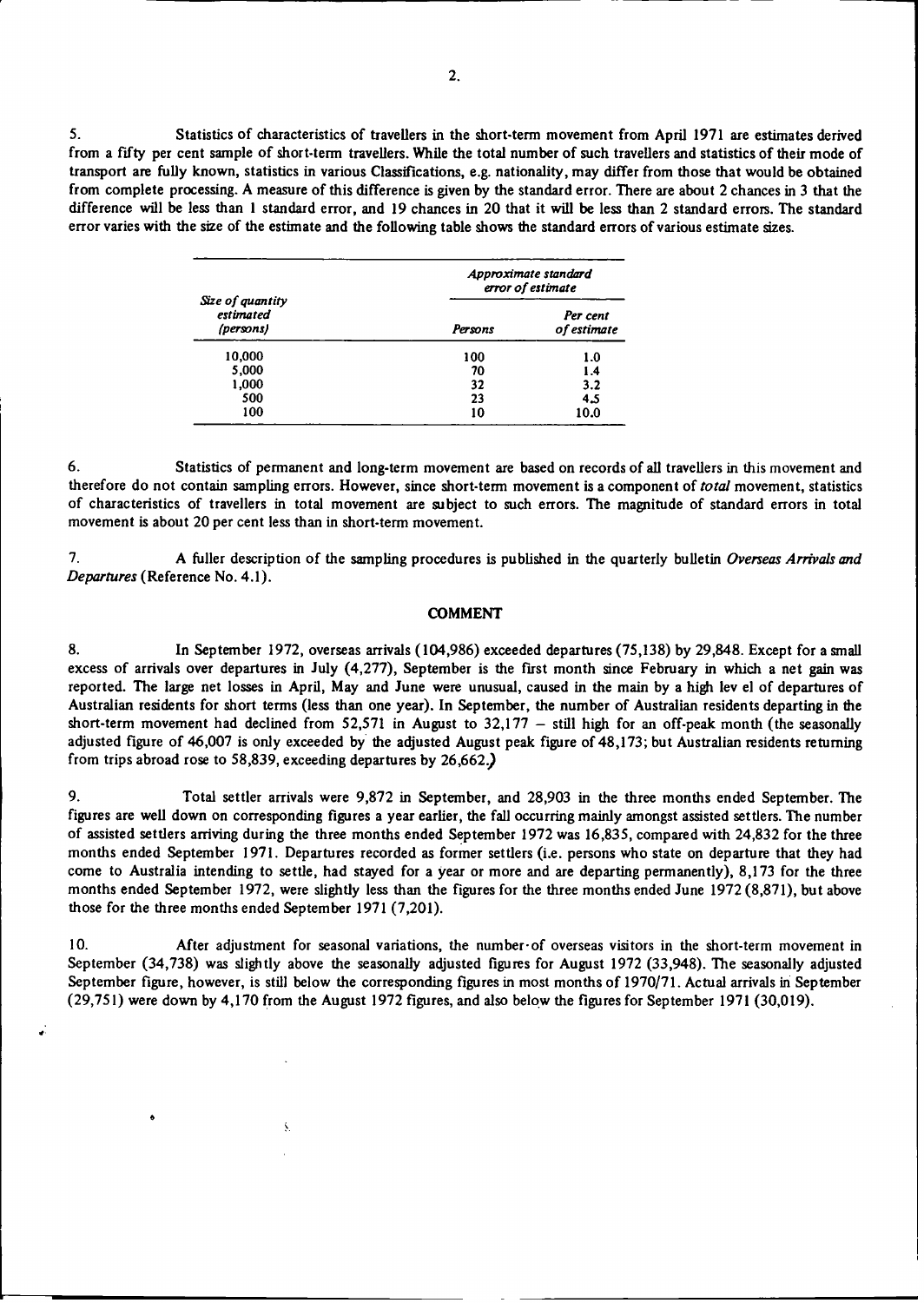# **TABLE I.** - **OVERSEAS ARRIVALS AND DEPARTURES : CATEGORY OF TRAVELLER**

|                               |                 |           | (Persons)         |                              |         |                           |         |
|-------------------------------|-----------------|-----------|-------------------|------------------------------|---------|---------------------------|---------|
| Category of traveller         | Year ended June |           |                   | Three months ended September |         | <b>Month of September</b> |         |
|                               | 1970            | 1971      | 1972              | 1971                         | 1972    | 1971                      | 1972    |
|                               |                 |           | <b>ARRIVALS</b>   |                              |         |                           |         |
| Permanent movement -          |                 |           |                   |                              |         |                           |         |
| <b>Assisted settlers</b>      | 131,868         | 119.847   | 82,343            | 24,832                       | 16,835  | 8,703                     | 5,394   |
| Other settlers                | 53,231          | 50,164    | 50,376            | 12.455                       | 12,068  | 4.142                     | 4,478   |
| Total permanent               | 185,099         | 170.011   | 132.719           | 37,287                       | 28.903  | 12,845                    | 9.872   |
| Long-term movement -          |                 |           |                   |                              |         |                           |         |
| Australian residents          | 38,711          | 43.554    | 51,356            | 12.096                       | 13.235  | 4.016                     | 4.533   |
| Overseas visitors             | 29,842          | 31.225    | 27,713            | 6,869                        | 6,205   | 2,364                     | 1.991   |
| Total perm. and long-term     | 253.652         | 244,790   | 211,788           | 56.252                       | 48.343  | 19,225                    | 16.396  |
| Short-term movement -         |                 |           |                   |                              |         |                           |         |
| Australian residents          | 314,591         | 378,855   | 444.854           | 118,818                      | 144,597 | 48,374                    | 58,839  |
| Overseas visitors*            | 389,191         | 428,958   | 420,042           | 93,546                       | 92.406  | 30.019                    | 29,751  |
| Total arrivals <sup>*</sup>   | 957,434         | 1,052,603 | 1,076,684         | 268,616                      | 285,346 | 97.618                    | 104,986 |
|                               |                 |           | <b>DEPARTURES</b> |                              |         |                           |         |
| Permanent movement -          |                 |           |                   |                              |         |                           |         |
| Former settlers               | 26,082          | 28.244    | 32,280            | 7,201                        | 8.173   | 2.287                     | 2.287   |
| Other residents               | 10.000          | 11.072    | 12,439            | 2.624                        | 3,035   | 813                       | 934     |
| Total permanent               | 36.082          | 39.316    | 44.719            | 9.825                        | 11.208  | 3.100                     | 3,221   |
| Long-term movement -          |                 |           |                   |                              |         |                           |         |
| Australian residents          | 63.454          | 66,463    | 68.069            | 16.123                       | 15.903  | 4.588                     | 4.655   |
| Overseas visitors             | 17,414          | 19.928    | 23.328            | 4,990                        | 5,647   | 1.509                     | 1,546   |
| Total perm. and long-term     | 116.950         | 125,707   | 136,116           | 30,938                       | 32.758  | 9.197                     | 9,422   |
| Short-term movement           |                 |           |                   |                              |         |                           |         |
| Australian residents          | 322,420         | 377.165   | 455.203           | 98,605                       | 124,779 | 25.698                    | 32,177  |
| Overseas visitors*            | 405,500         | 448,312   | 443,688           | 97,849                       | 95,281  | 33,567                    | 33,539  |
| Total departures <sup>*</sup> | 844.870         | 951,184   | 1,035,007         | 227.392                      | 252,818 | 68.462                    | 75,138  |

**\*** Includes U.S. troops on **rest and recreation leave. See paragraph** 3 of the **explanatory notes.**

### TABLE 2. - OVERSEAS **ARRIVALS AND DEPARTURES** : **RECENT ANNUAL AND MONTHLY TOTALS**

|                                |                    | Total arrivals*            |                           | Total departures <sup>*</sup> | <b>Excess of arrivals</b><br>over departures |                |           |  |
|--------------------------------|--------------------|----------------------------|---------------------------|-------------------------------|----------------------------------------------|----------------|-----------|--|
| Period                         | Number<br>recorded | Seasonally<br>adjusted (a) | <b>Number</b><br>recorded | Seasonally<br>adjusted (a)    | <b>Males</b>                                 | <b>Females</b> | Persons   |  |
| Year ended June                |                    |                            |                           |                               |                                              |                |           |  |
| 1970                           | 957,434            | $\ddot{\phantom{0}}$       | 844,870                   |                               | 61,630                                       | 50.934         | 112,564   |  |
| 1971                           | 1.052,603          | ٠.                         | 951.184                   |                               | 52,773                                       | 48,646         | 101,419   |  |
| 1972                           | 1,076,684          | $\ddot{\phantom{0}}$       | 1,035,007                 | ٠.                            | 22,042                                       | 19,635         | 41,677    |  |
| Year ended December -          |                    |                            |                           |                               |                                              |                |           |  |
| 1970                           | 1,026,675          |                            | 903,801                   |                               | 65,546                                       | 57,328         | 122,874   |  |
| 1971                           | 1,078,798          | $\ddotsc$                  | 994,193                   | ٠.                            | 43,556                                       | 41,049         | 84,605    |  |
| Three months ended September - |                    |                            |                           |                               |                                              |                |           |  |
| 1971                           | 268.616            |                            | 227.392                   | ٠.                            | 19.649                                       | 21,575         | 41.224    |  |
| 1972                           | 285,346            |                            | 252,818                   |                               | 13,340                                       | 19,188         | 32,528    |  |
| $1971 -$                       |                    |                            |                           |                               |                                              |                |           |  |
| <b>August</b>                  | 90,242             | 91.491                     | 82,435                    | 80.758                        | 4,088                                        | 3,719          | 7,807     |  |
| September                      | 97,618             | 94.918                     | 68,462                    | 81.294                        | 13.557                                       | 15.599         | 29,156    |  |
| October                        | 103,664            | 96,161                     | 74,159                    | 81,087                        | 15.560                                       | 13,945         | 29,505    |  |
| November                       | 90.479             | 91.915                     | 76,707                    | 84,880                        | 5.578                                        | 8,194          | 13,772    |  |
| December                       | 102,720            | 91,990                     | 112,329                   | 88.436                        | $-6,334$                                     | $-3.275$       | $-9,609$  |  |
| $1972 -$                       |                    |                            |                           |                               |                                              |                |           |  |
| January                        | 115,602            | 93,247                     | 94,778                    | 81,825                        | 10,717                                       | 10,107         | 20,824    |  |
| February                       | 85.278             | 84,974                     | 78,423                    | 82.509                        | 4,786                                        | 2.069          | 6,855     |  |
| March                          | 84,490             | 82,041                     | 92,143                    | 85,440                        | $-3.153$                                     | $-4.500$       | $-7,653$  |  |
| April                          | 69,983             | 79,579                     | 95,649                    | 93,481                        | $-12,565$                                    | $-13,101$      | $-25,666$ |  |
| May                            | 81,659             | 84,351                     | 95,181                    | 83,734                        | $-6.160$                                     | $-7.362$       | $-13,522$ |  |
| June                           | 74,193             | 89,105                     | 88,246                    | 97.719                        | $-6,036$                                     | $-8.017$       | $-14,053$ |  |
| July                           | 83,249             | 97.305                     | 78,972                    | 95,747                        | 1,271                                        | 3,006          | 4,277     |  |
| August                         | 97.111             | 95.430                     | 98,708                    | 93.513                        | $-1,072$                                     | $-525$         | $-1.597$  |  |
| September                      | 104,986            | 103,629                    | 75,138                    | 90,951                        | 13,141                                       | 16,707         | 29,848    |  |

**\* Includes** U.S. troops **on rest and recreation leave. See paragraph** 3 **of the explanatory notes. (a) See paragraph 4 of the explanatory notes.**

NOTE. **Minus sign** (-) **denotes excess of departures over arrivals.**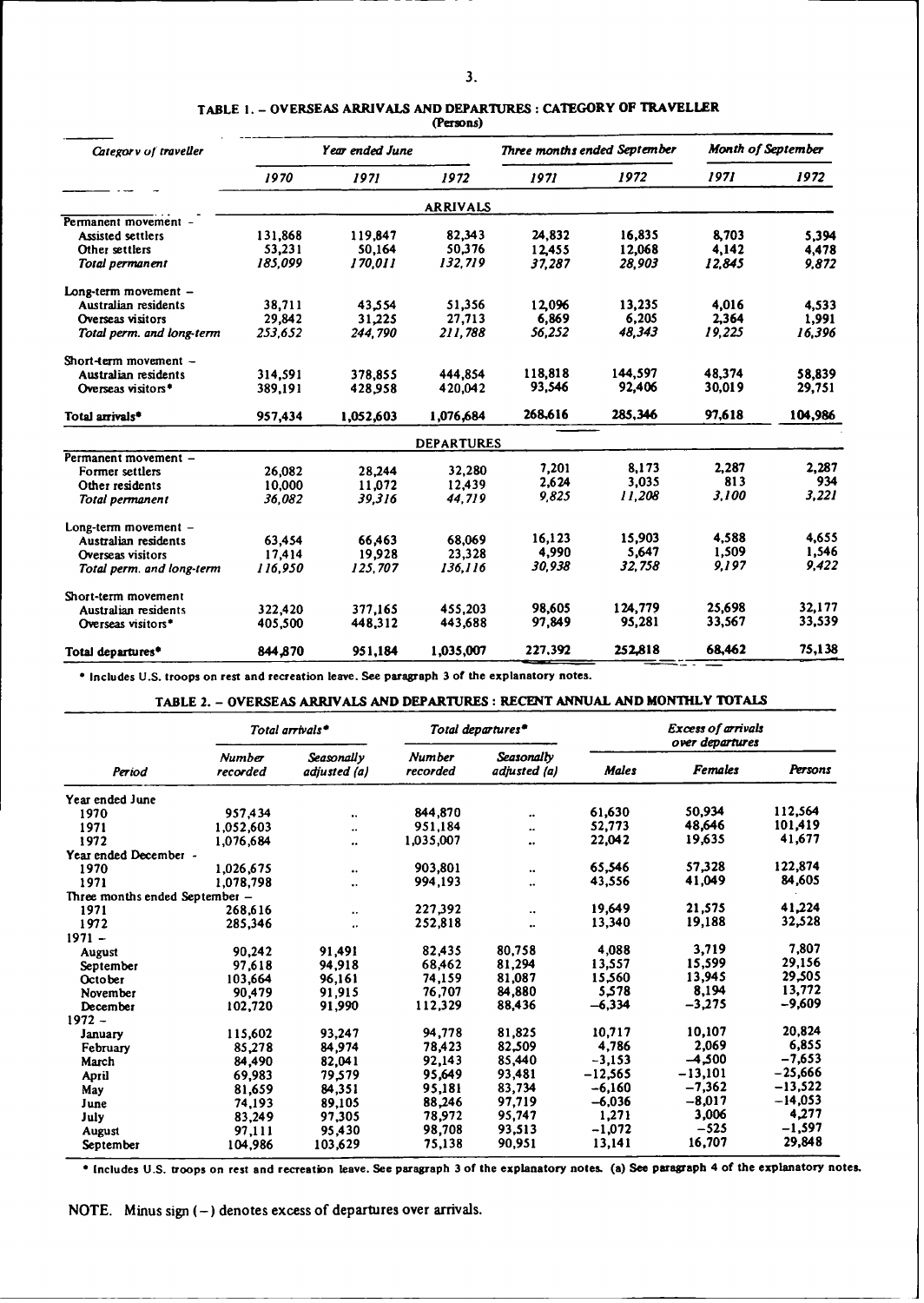#### TABLE 3. - OVERSEAS ARRIVALS AND DEPARTURES BY MONTH - PERMANENT MOVEMENT **(Persons)**

|               |                 |                                                      | <b>Departures</b> |       |                                              |        |  |
|---------------|-----------------|------------------------------------------------------|-------------------|-------|----------------------------------------------|--------|--|
|               | <b>Arrivals</b> |                                                      | <b>Other</b>      |       | <b>Excess of arrivals</b><br>over departures |        |  |
| Month         | <b>Settlers</b> | Australian<br><b>Former</b><br>residents<br>settlers |                   | Total | <b>Settlers</b>                              | Total  |  |
| $1971 -$      |                 |                                                      |                   |       |                                              |        |  |
| <b>August</b> | 11,088          | 2,196                                                | 922               | 3,118 | 8,892                                        | 7.970  |  |
| September     | 12,845          | 2,287                                                | 813               | 3.100 | 10,558                                       | 9,745  |  |
| October       | 15,519          | 3,313                                                | 1,106             | 4,419 | 12,206                                       | 11,100 |  |
| November      | 12,528          | 2,489                                                | 930               | 3,419 | 10,039                                       | 9,109  |  |
| December      | 11,824          | 3,037                                                | 1,202             | 4,239 | 8,787                                        | 7,585  |  |
| $1972 -$      |                 |                                                      |                   |       |                                              |        |  |
| January       | 7,923           | 2,603                                                | 1.321             | 3,924 | 5,320                                        | 3,999  |  |
| February      | 7.573           | 2,168                                                | 1,020             | 3,188 | 5.405                                        | 4,385  |  |
| March         | 10,583          | 2.598                                                | 963               | 3,561 | 7,985                                        | 7,022  |  |
| April         | 8,517           | 2,589                                                | 1,031             | 3,620 | 5,928                                        | 4,897  |  |
| May           | 10,598          | 3,406                                                | 1,183             | 4,589 | 7,192                                        | 6,009  |  |
| June          | 10,367          | 2,876                                                | 1.059             | 3.935 | 7,491                                        | 6,432  |  |
| July          | 9,762           | 2,916                                                | 1.013             | 3,929 | 6,846                                        | 5,833  |  |
| August        | 9,269           | 2,970                                                | 1,088             | 4,058 | 6,299                                        | 5,211  |  |
| September     | 9,872           | 2,287                                                | 934               | 3,221 | 7,585                                        | 6,651  |  |

## TABLE 4. - OVERSEAS ARRIVALS AND DEPARTURES BY MONTH - **LONG-TERM** MOVEMENT

#### **(Persons)**

|               | <b>Arrivals</b>        |                      |                         |                      | <b>Excess of arrivals</b><br>over departures |                      |  |
|---------------|------------------------|----------------------|-------------------------|----------------------|----------------------------------------------|----------------------|--|
|               | Australian             |                      | <b>Departures</b>       |                      |                                              |                      |  |
| Month         | residents<br>returning | Overseas<br>visitors | Australian<br>residents | Overseas<br>visitors | Australian<br>residents                      | Overseas<br>visitors |  |
| $1971 -$      |                        |                      |                         |                      |                                              |                      |  |
| <b>August</b> | 4,218                  | 2,287                | 5,333                   | 1,729                | $-1,115$                                     | 558                  |  |
| September     | 4,016                  | 2.364                | 4,588                   | 1,509                | $-572$                                       | 855                  |  |
| October       | 4,768                  | 2,390                | 5,919                   | 1,809                | $-1,151$                                     | 581                  |  |
| November      | 4,104                  | 2,044                | 4,031                   | 1,663                | 73                                           | 381                  |  |
| December      | 7,364                  | 2,160                | 6,021                   | 2,570                | 1,343                                        | $-410$               |  |
| $1972 -$      |                        |                      |                         |                      |                                              |                      |  |
| January       | 5,676                  | 3.760                | 7.059                   | 1.976                | $-1.383$                                     | 1,784                |  |
| February      | 3,920                  | 3.015                | 5,425                   | 1,968                | $-1,505$                                     | 1,047                |  |
| March         | 3.631                  | 2,202                | 5,704                   | 2.094                | $-2.073$                                     | 108                  |  |
| April         | 2,995                  | 1.581                | 5,443                   | 1,922                | $-2,448$                                     | $-341$               |  |
| May           | 3,594                  | 2,019                | 6,120                   | 2,277                | $-2,526$                                     | $-258$               |  |
| June          | 3,208                  | 1.673                | 6,224                   | 2,059                | $-3,016$                                     | $-386$               |  |
| July          | 3,881                  | 1.840                | 5,389                   | 2.049                | $-1.508$                                     | $-209$               |  |
| August        | 4,821                  | 2,374                | 5,859                   | 2,052                | $-1,038$                                     | 322                  |  |
| September     | 4,533                  | 1,991                | 4,655                   | 1,546                | $-122$                                       | 445                  |  |

NOTE. Minus sign  $(-)$  denotes excess of departures over arrivals

# TABLE **5.** - OVERSEAS ARRIVALS AND DEPARTURES BY MONTH - SHORT-TERM MOVEMENT

| (Persons) |
|-----------|
|-----------|

|               |                                      | <b>Arrivals</b>    |                            | <b>Departures</b>         |                            |                                              |                         |                      |
|---------------|--------------------------------------|--------------------|----------------------------|---------------------------|----------------------------|----------------------------------------------|-------------------------|----------------------|
|               | Overseas<br>visitors*                |                    |                            | Australian<br>residents   |                            | <b>Excess of arrivals</b><br>over departures |                         |                      |
| <b>Month</b>  | Australian<br>residents<br>returning | Number<br>recorded | Seasonally<br>adjusted (a) | <b>Number</b><br>recorded | Seasonally<br>adjusted (a) | Overseas<br>visitors*                        | Australian<br>residents | Overseas<br>visitors |
| $1971 -$      |                                      |                    |                            |                           |                            |                                              |                         |                      |
| <b>August</b> | 38,061                               | 34,588             | 34,923                     | 37,268                    | 35,731                     | 34.987                                       | 793                     | $-399$               |
| September     | 48,374                               | 30,019             | 34,674                     | 25,698                    | 35,591                     | 33,567                                       | 22,676                  | $-3,548$             |
| October       | 42,821                               | 38,166             | 35,829                     | 27,635                    | 35,178                     | 34,377                                       | 15.186                  | 3,789                |
| November      | 31,670                               | 40,133             | 36,498                     | 25,810                    | 35,129                     | 41,784                                       | 5,860                   | $-1,651$             |
| December      | 29,089                               | 52,283             | 37,337                     | 61,580                    | 37,611                     | 37,919                                       | $-32,491$               | 14,364               |
| $1972 -$      |                                      |                    |                            |                           |                            |                                              |                         |                      |
| January       | 61,820                               | 36,423             | 35,304                     | 30.031                    | 33,701                     | 51,788                                       | 31,789                  | $-15,365$            |
| February      | 32,717                               | 38,053             | 34,318                     | 26,108                    | 32,791                     | 41,734                                       | 6,609                   | $-3,681$             |
| March         | 29,262                               | 38,812             | 36,138                     | 41,038                    | 37,749                     | 39,746                                       | $-11,776$               | $-934$               |
| April         | 28,214                               | 28,676             | 32,033                     | 48,667                    | 45.740                     | 35.997                                       | $-20.453$               | $-7,321$             |
| May           | 35,306                               | 30,142             | 32,184                     | 47,115                    | 36,758                     | 35,080                                       | $-11,809$               | $-4,938$             |
| June          | 35,137                               | 23,808             | 32,768                     | 48.614                    | 44,237                     | 27,414                                       | $-13,477$               | $-3,606$             |
| July          | 39,032                               | 28,734             | 36,157                     | 40,031                    | 44,954                     | 27,574                                       | -999                    | 1,160                |
| <b>August</b> | 46,726                               | 33,921             | 33,948                     | 52,571                    | 48,173                     | 34,168                                       | $-5,845$                | $-247$               |
| September     | 58,839                               | 29,751             | 34,738                     | 32,177                    | 46,007                     | 33,539                                       | 26,662                  | $-3,788$             |

**"** Includes U.S. troops on rest and recreation leave. See paragraph **3** of the explanatory notes. (a) See paragraph 4 of the explanatory notes.

NOTE' Minus sign  $(-)$  denotes excess of departures over arrivals.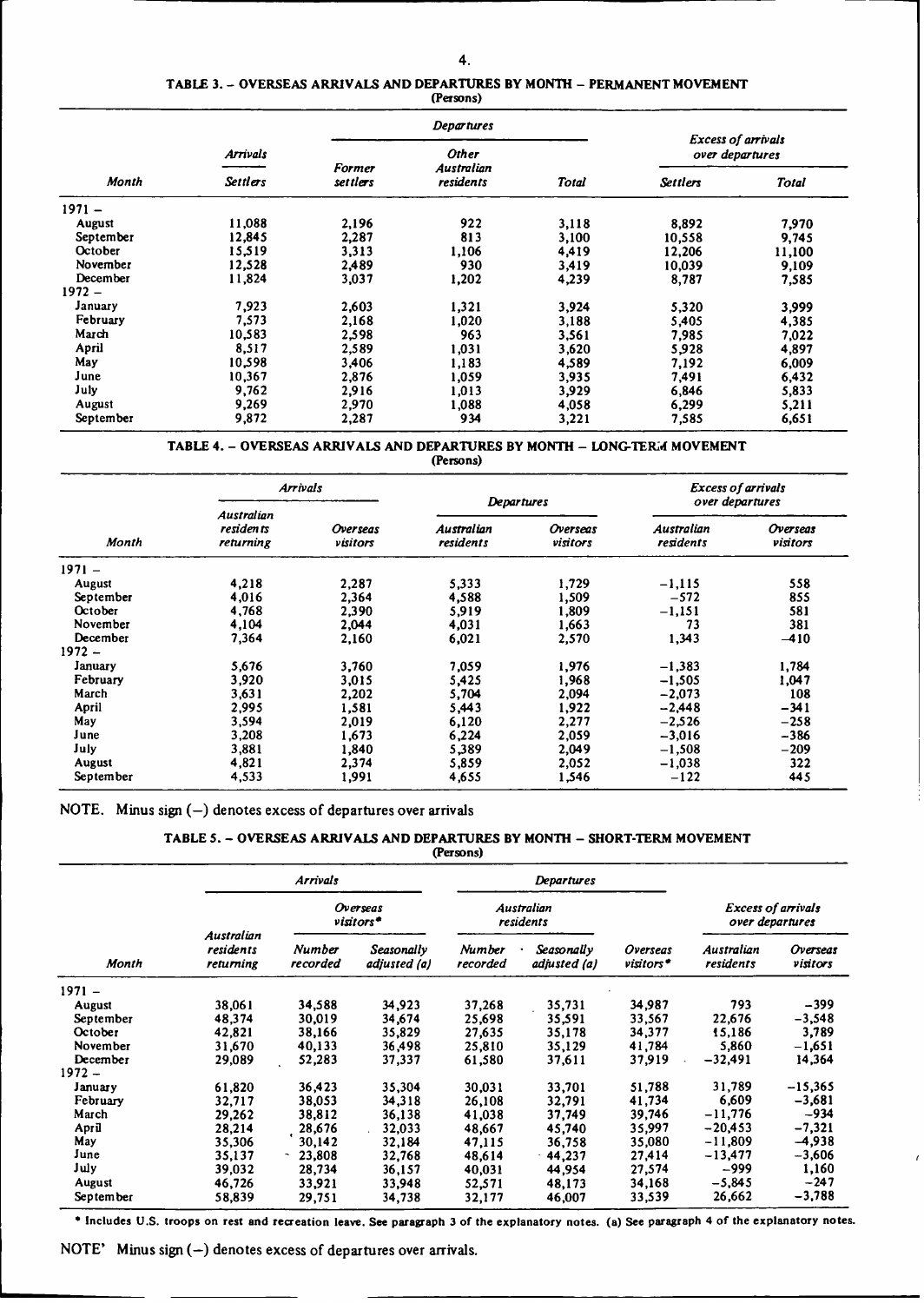|                                               |            | Year ended June |                |              | Three months<br>ended September |                | <b>Month of September</b> |  |
|-----------------------------------------------|------------|-----------------|----------------|--------------|---------------------------------|----------------|---------------------------|--|
|                                               | 1970       | 1971            | 1972           | 1971         | 1972                            | 1971           | 1972                      |  |
| $Sex -$                                       |            |                 |                |              |                                 |                |                           |  |
| <b>Males</b>                                  | 99,716     | 89,697          | 68,761         | 19,545       | 14,873                          | 6,670          | 5.079                     |  |
| <b>Females</b>                                | 85,383     | 80,314          | 63,958         | 17,742       | 14,030                          | 6,175          | 4,793                     |  |
| Nationality -                                 |            |                 |                |              |                                 |                |                           |  |
| British : Country of citizenship -            |            |                 |                |              |                                 |                |                           |  |
| Ceylon, India, Pakistan,                      |            |                 |                |              |                                 |                |                           |  |
| Bangladesh                                    | 4,129      | 4,030           | 3,761          | 872          | 871                             | 358            | 339                       |  |
| New Zealand                                   | 5,267      | 4,767           | 3,761          | 971          | 737                             | 338            | 253                       |  |
| United Kingdom and Colonies<br>Other          | 73,422     | 62,606          | 54,213         | 13,844       | 12,534                          | 5,344          | 3,409                     |  |
| Citizenship not stated                        | 9,124      | 11,225          | 11,767         | 3,136        | 2,846                           | 876            | 1,048                     |  |
| <b>Total British</b>                          | 5,941      | 4,611           | 3,381          | 946          | 700                             | 272            | 323                       |  |
|                                               | 97,883     | 87,239          | 76,883         | 19,769       | 17,688                          | 7,188          | 5,372                     |  |
| American (U.S.)                               | 3,591      | 5,447           |                |              |                                 |                |                           |  |
| Dutch                                         | 2,997      | 2,358           | 6,564<br>1,698 | 2,290<br>529 | 1,669<br>337                    | 883            | 740                       |  |
| German                                        | 3,729      | 3,280           | 2,136          | 782          | 487                             | 171<br>253     | 79                        |  |
| Greek                                         | 10,952     | 9,991           | 5,711          | 1,315        | 1.324                           | 359            | 101<br>989                |  |
| Italian                                       | 10,598     | 7,826           | 6,000          | 1,532        | 1,053                           | 277            | 319                       |  |
| Lebanese                                      | 4,006      | 3,930           | 2.960          | 796          | 605                             | 281            | 209                       |  |
| Turkish                                       | 3,785      | 3,775           | 2,456          | 1,334        | 580                             | 391            | 245                       |  |
| Yugoslav                                      | 26,209     | 24,938          | 10,749         | 3,616        | 1,992                           | 1,236          | 804                       |  |
| Other                                         | 21,349     | 21,227          | 17,562         | 5,324        | 3,168                           | 1,806          | 1,014                     |  |
| Occupation $-$<br>Professional, technical and |            |                 |                |              |                                 |                |                           |  |
| related workers -                             |            |                 |                |              |                                 |                |                           |  |
| Professional engineers<br>Scientists          | 1.292      | 1,288           | 1,102          | 303<br>115   | 199                             | 97             | 76                        |  |
| <b>Medical practitioners</b>                  | 583<br>290 | 663<br>350      | 456<br>408     | 96           | 70<br>85                        | 44             | 21                        |  |
| Teachers (incl. university,                   |            |                 |                |              |                                 | 34             | 19                        |  |
| school, pre-school)                           | 1,873      | 2,357           | 2,914          | 977          | 1,114                           | 386            | 410                       |  |
| Other professional, technical and             |            |                 |                |              |                                 |                |                           |  |
| related workers                               | 5.982      | 5.991           | 5,140          | 1,343        | 1,173                           | 499            | 433                       |  |
| Total professional, etc.                      | 10,020     | 10,649          | 10,020         | 2,834        | 2,641                           | 1.060          | 959                       |  |
|                                               |            |                 |                |              |                                 |                |                           |  |
| Administrative, executive and                 |            |                 |                |              |                                 |                |                           |  |
| managerial workers                            | 3,568      | 3,262           | 2.811          | 739          | 615                             | 249            | 202                       |  |
| Clerical and sales workers                    | 12,748     | 11,363          | 9,742          | 2,574        | 2,229                           | 957            | 780                       |  |
| Farmers, fishermen, hunters,                  |            |                 |                |              |                                 |                |                           |  |
| timber getters and related<br>workers         |            |                 |                |              |                                 |                |                           |  |
| Miners, quarrymen and related                 | 2,006      | 1,562           | 972            | 282          | 161                             | 103            | 50                        |  |
| workers                                       | 311        | 253             | 152            | 42           | 30                              |                |                           |  |
| Workers in transport and                      |            |                 |                |              |                                 | 18             | 9                         |  |
| communication                                 | 4,137      | 3,373           | 2,661          | 726          | 553                             | 250            | 165                       |  |
| Craftsmen and production-process              |            |                 |                |              |                                 |                |                           |  |
| workers-                                      |            |                 |                |              |                                 |                |                           |  |
| Engineering                                   | 9,165      | 7,936           | 6,440          | 1,695        | 1,549                           | 592            | 488                       |  |
| Building and construction                     | 4,371      | 3,699           | 2,514          | 750          | 472                             | 269            | 144                       |  |
| Other                                         | 28,305     | 23,604          | 15,341         | 4,467        | 3,399                           | 1,339          | 1,276                     |  |
| Total craftsmen etc.                          | 41,841     | 35,239          | 24,295         | 6,912        | 5,420                           | 2,200          | 1,908                     |  |
|                                               |            |                 |                |              |                                 |                |                           |  |
| Service, sport and recreation<br>workers      |            |                 |                |              |                                 |                |                           |  |
| Occupation inadequately described             | 7,130      | 6,600           | 5.451          | 1,396        | 1,046                           | 482            | 373                       |  |
| or not stated                                 | 4,119      | 4,843           | 3,953          |              |                                 |                |                           |  |
| Total in the labour force                     |            |                 |                | 1,115        | 653                             | 424            | 227                       |  |
| Males                                         | 65.269     | 57,758          | 43,749         | 12,312       | 9,524                           |                |                           |  |
| Females                                       | 20,611     | 19,386          | 16,308         | 4,308        | 3,824                           | 4,176<br>1,567 | 3,290                     |  |
| Persons                                       | 85,880     | 77,144          | 60,057         | 16,620       | 13,348                          | 5,743          | 1,383<br>4,673            |  |
| Total not in the labour force                 |            |                 |                |              |                                 |                |                           |  |
| Males                                         | 34,447     | 31,939          | 25,012         | 7,233        | 5.349                           | 2,494          | 1,789                     |  |
| Females                                       | 64,772     | 60,928          | 47,650         | 13,434       | 10,206                          | 4,608          | 3,410                     |  |
| Persons                                       | 99,219     | 92,867          | 72,662         | 20,667       | 15,555                          | 7,102          | 5,199                     |  |
| Total settlers arriving                       |            |                 |                |              |                                 |                |                           |  |
|                                               | 185,099    | 170,110         | 132,719        | 37,287       | 28,903                          | 12,845         | 9,872                     |  |
|                                               |            |                 |                |              |                                 |                |                           |  |

TABLE 6. - OVERSEAS ARRIVALS - SETFLERS ARRIVING : BY **SEX,** BY NATIONALITY AND BY OCCUPATION (Persons) 

 $\sim$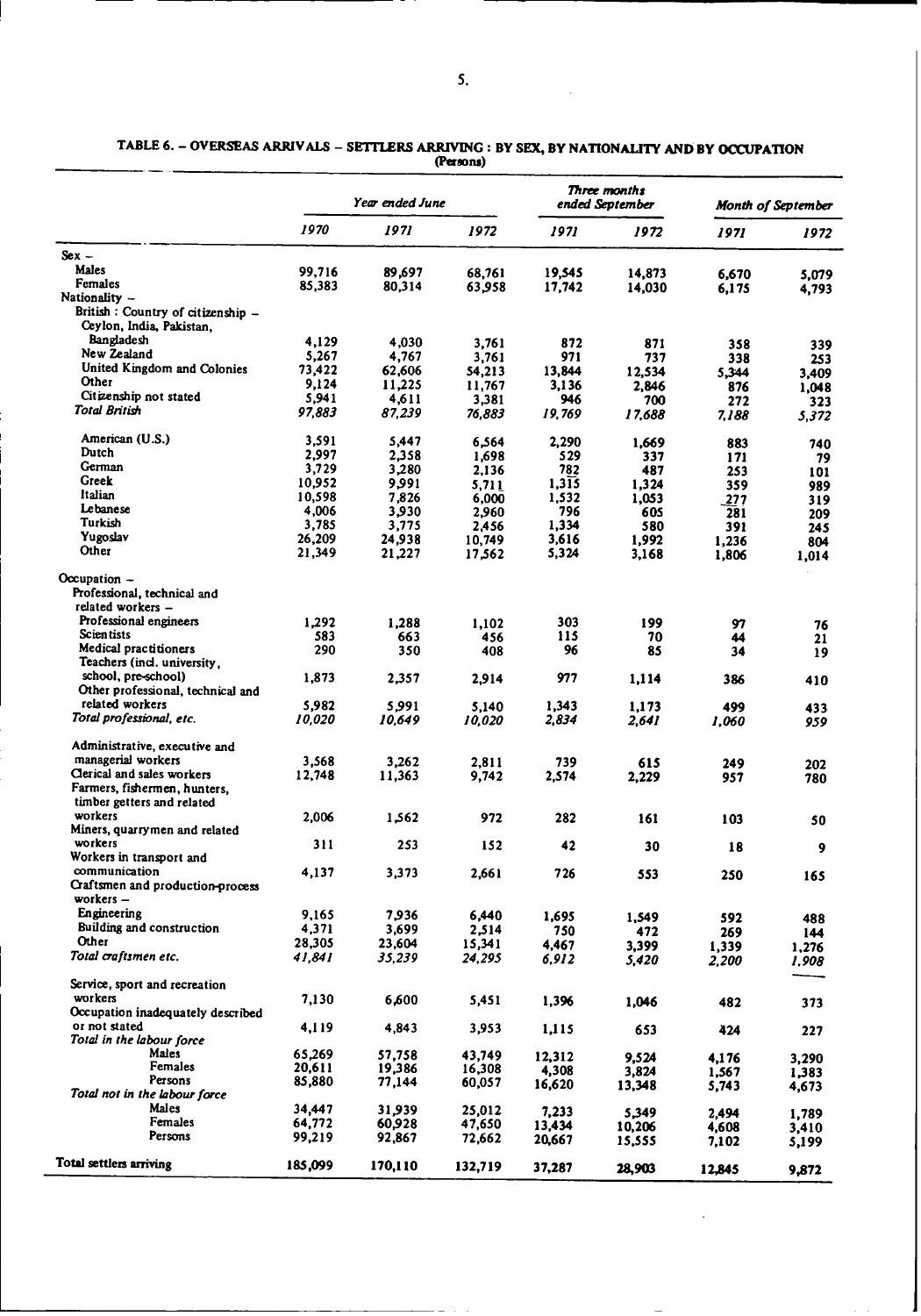|                                                                                         |          | Year ended June |              | Three months<br>ended September |              |                | <b>Month of September</b> |
|-----------------------------------------------------------------------------------------|----------|-----------------|--------------|---------------------------------|--------------|----------------|---------------------------|
|                                                                                         | 1970     | 1971            | 1972         | 1971                            | 1972         | 1971           | 1972                      |
| $Sex -$                                                                                 |          |                 |              |                                 |              |                |                           |
| Males                                                                                   | 18,609   | 20,265          | 23,225       | 5,070                           | 5,853        | 1,593          | 1.699                     |
| Females                                                                                 | 17,473   | 19,051          | 21,494       | 4,755                           | 5,355        | 1,507          | 1,522                     |
| Country of birth -                                                                      |          |                 |              |                                 |              |                |                           |
| Africa                                                                                  | 365      | 388             | 482          | 84                              | 120          | 23             | 41                        |
| America –                                                                               |          |                 |              |                                 |              |                |                           |
| U.S. America                                                                            | 1,076    | 1,061           | 1.313        | 228                             | 518          | 76             | 135                       |
| Other                                                                                   | 456      | 521             | 682          | 124                             | 224          | 43             | 35                        |
| Asia                                                                                    | 709      | 924             | 934          | 185                             | 219          | 72             | 70                        |
| Europe –                                                                                |          |                 |              |                                 |              |                |                           |
| Germany                                                                                 | 1,040    | 1,109           | 1.293        | 266                             | 300          | 91             | 84                        |
| Greece                                                                                  | 537      | 528             | 423          | 98                              | 142          | 28             | 54                        |
| <b>Italy</b>                                                                            | 802      | 906             | 978          | 193                             | 216          | 46             | 64                        |
| Malta                                                                                   | 483      | 474             | 387          | 53                              | 99           | 19             | 54                        |
| Netherlands                                                                             | 950      | 1.138           | 1,272        | 316                             | 273          | 98             | 74                        |
| U.K. and Ireland                                                                        | 16,238   | 16,948          | 19,244       | 4,691                           | 4,818        | 1,449          | 1,320                     |
| Yugoslavia                                                                              | 539      | 589             | 797          | 156                             | 210          | 66             | 54                        |
| Other                                                                                   | 1,892    | 2,338           | 2,997        | 589                             | 735          | 181            | 195                       |
| Oceania –                                                                               |          |                 |              |                                 |              | 727            | 851                       |
| Australia                                                                               | 8,828    | 9,825           | 10,982       | 2,340<br>472                    | 2,690<br>598 | 171            | 171                       |
| New Zealand                                                                             | 1,992    | 2,372           | 2,727<br>134 | 20                              | 31           | 8              | 16                        |
| Other                                                                                   | 77<br>98 | 130<br>65       | 74           | 10                              | 15           | $\mathbf{2}$   | 3                         |
| At sea and not stated                                                                   |          |                 |              |                                 |              |                |                           |
| $Occulation -$<br>Professional, technical and related<br>workers $-$                    |          |                 |              |                                 |              |                |                           |
| Professional engineers                                                                  | 245      | 308             | 286          | 57                              | 86           | 24             | 25                        |
| <b>Scientists</b>                                                                       | 214      | 236             | 256          | 52                              | 74           | 17             | 26                        |
| Medical practitioners                                                                   | 86       | 130             | 133          | 30                              | 21           | 10             | $\overline{\mathbf{c}}$   |
| Teachers (incl. university, school,                                                     |          |                 |              |                                 |              |                |                           |
| pre-school)                                                                             | 693      | 717             | 741          | 138                             | 201          | 34             | 48                        |
| Other professional, technical and                                                       |          |                 |              |                                 |              |                |                           |
| related workers                                                                         | 1,966    | 2,215           | 2,529        | 522                             | 613          | 164            | 193                       |
| Total professional etc.                                                                 | 3,204    | 3,606           | 3,945        | 799                             | 995          | 249            | 294                       |
|                                                                                         |          |                 |              |                                 |              |                |                           |
| Administrative, executive and                                                           |          |                 |              |                                 |              |                |                           |
| managerial workers                                                                      | 1,050    | 1,161           | 1,397        | 264                             | 322          | 85             | 74                        |
| Clerical and sales workers                                                              | 3,723    | 4,192           | 4,681        | 1,001                           | 1,110        | 323            | 337                       |
| Farmers, fishermen, hunters, timber                                                     |          |                 |              |                                 |              |                |                           |
| getters and related workers                                                             | 299      | 327             | 334          | 77                              | 78           | 25             | 22                        |
| Miners, quarrymen and related workers                                                   | 133      | 124             | 128          | 33                              | 29           | 7              | 7                         |
| Workers in transport and communication<br>Craftsmen and production-process<br>workers - | 797      | 845             | 986          | 227                             | 244          | 67             | 65                        |
| Engineering                                                                             | 2,020    | 2,204           | 2,377        | 528                             | 608          | 161            | 179.                      |
| Building and construction                                                               | 653      | 704             | 840          | 190                             | 203          | 56             | 56                        |
| Other                                                                                   | 3,904    | 4,088           | 4,624        | 1,056                           | 1,124        | 332            | 351                       |
| Total craftsmen, etc.                                                                   | 6,577    | 6,996           | 7,841        | 1,774                           | 1,935        | 549            | 586                       |
| Service, sport and recreation workers<br>Occupation inadequately described or not       | 1,004    | 1,108           | 1,280        | 267                             | 335          | 75             | 90                        |
| stated                                                                                  | 412      | 517             | 641          | 115                             | 145          | 42             | 39                        |
|                                                                                         |          |                 |              |                                 |              |                |                           |
| Total in labour force                                                                   |          |                 |              |                                 |              |                |                           |
| Males                                                                                   | 12,153   | 13,316          | 14,938       | 3,214                           | 3,716        | 1,017          | 1,090                     |
| Females                                                                                 | 5,046    | 5,560           | 6,295        | 1,343                           | 1,477        | 405            | 424                       |
| Persons                                                                                 | 17,199   | 18,876          | 21,233       | 4,557                           | 5,193        | 1,422          | 1,514                     |
|                                                                                         |          |                 |              |                                 |              |                |                           |
| Total not in labour force                                                               |          |                 |              |                                 |              | 576            | 609                       |
| Males                                                                                   | 6,456    | 6,949           | 8,287        | 1,856                           | 2,137        |                | 1,098                     |
| Females                                                                                 | 12,427   | 13,491          | 15,199       | 3,412                           | 3,878        | 1,102<br>1,678 | 1,707                     |
| Persons                                                                                 | 18,883   | 20,440          | 23,486       | 5,268                           | 6,015        |                |                           |

**36,082 39,316 44,719 9,825 11,208 3,100 3,221**

#### **TABLE** 7. - **OVERSEAS DEPARTURES AUSTRALIAN RESIDENTS DEPARTING PERMANENTLY (a) BY COUNTRY OF BIRTH, BY SEX AND BY OCCUPATION (Persons)**

(a) Includes former settlers.

**Total Australian residents departing permanently (a)**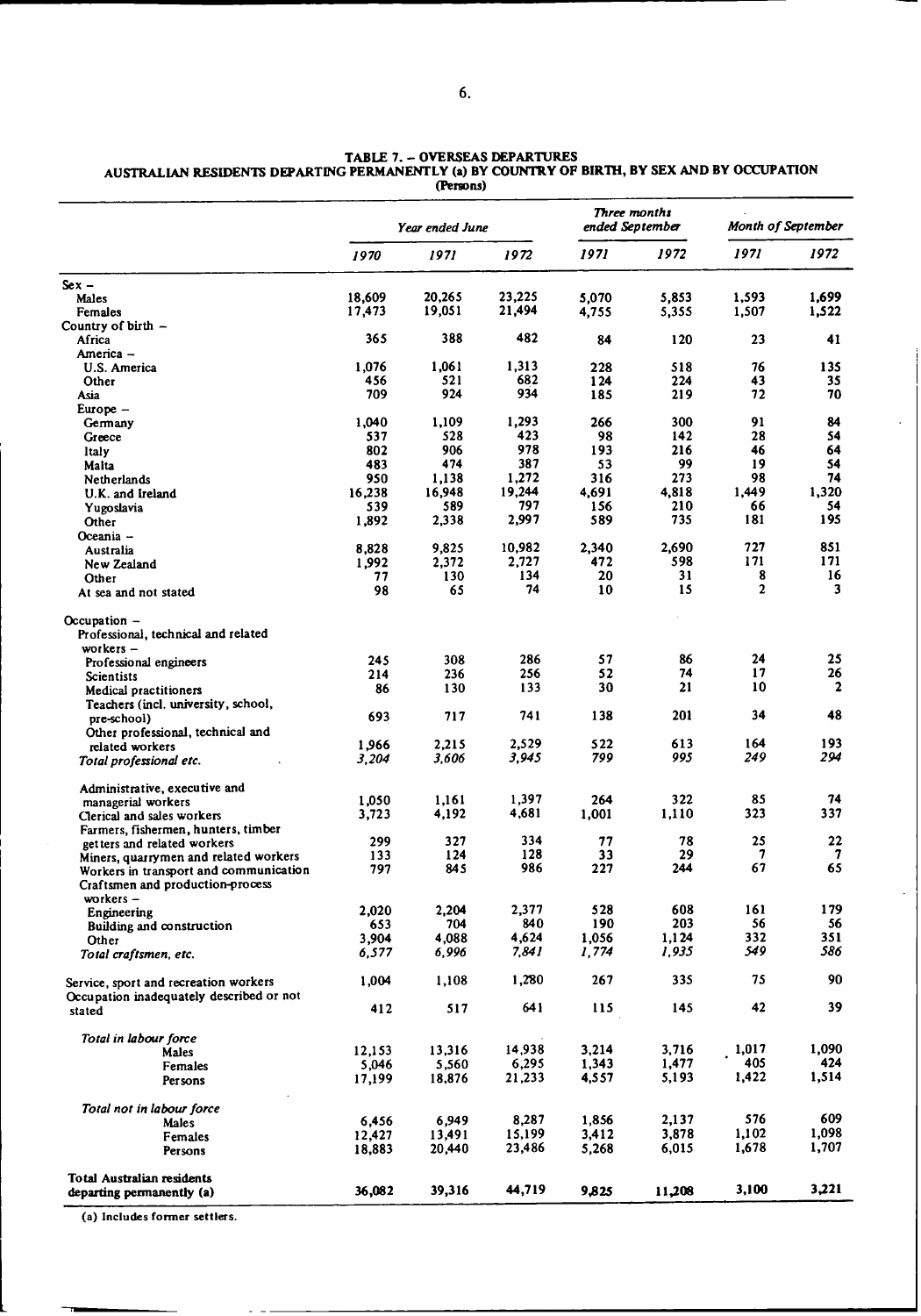|                                         | Year ended June |         |                  | Three months<br>ended September |                | Month of September |              |
|-----------------------------------------|-----------------|---------|------------------|---------------------------------|----------------|--------------------|--------------|
|                                         | 1970            | 1971    | 1972             | 1971                            | 1972           | 1971               | 1972         |
| $Sex -$                                 |                 |         |                  |                                 |                |                    |              |
| Males*                                  | 262,246         | 275,876 | 249,405          | 59,745                          | 52,849         | 19,231             | 17.062       |
| Females*                                | 126,945         | 153,082 | 170,637          | 33,801                          | 39,557         | 10,788             | 12,689       |
| Mode of transport -                     |                 |         |                  |                                 |                |                    |              |
| Sea                                     | 17,317          | 17,268  | 18,089           | 2,337                           | 2,893          | 788                | 1.051        |
| Air*                                    | 371,874         | 411,690 | 401,953          | 91,209                          | 89,513         | 29,231             | 28,700       |
| Intended length of stay $-$             |                 |         |                  |                                 |                |                    |              |
| Under 1 week*                           | 152,445         | 152,628 | 122,760          | 32,504                          | 25,929         | 10.664             | 8,912        |
| I week and under 2 weeks                | 50,862          | 66,443  | 69,780           | 14,956                          | 15,622         | 5,047              | 4,953        |
| 2 weeks and under 1 month               | 67,332          | 76,296  | 81,357           |                                 |                | 4,841              | $-5,416$     |
| 1 month and under 6 months              | 80,252          | 90,499  | 102,983          | 17,852                          | 19,682         | 6,213              | 7.139        |
| 6 months and under 12 months            | 15,738          | 16,275  |                  | 19,052                          | 21,926         |                    |              |
| Indefinite, not stated, etc.            | 22,562          |         | 16,074           | 2.904                           | 3.386          | 967                | 1,299        |
|                                         |                 | 26,817  | 27,088           | 6,278                           | 5,861          | 2,287              | 2,012        |
| Stated purpose of journey $-$           |                 |         |                  |                                 |                |                    |              |
| In transit                              | 49,193          | 61,510  | 72,370           | 15,673                          | 19,038         | 5,564              | 6,598        |
| <b>Business</b>                         | 58,849          | 64,151  | 68,268           | 15,858                          | 16,231         | 5,260              | 5,462        |
| Holiday*                                | 250,464         | 267,521 | 245,852          | 53,781                          | 48,434         | 16,577             | 14,898       |
| Education                               | 10,907          | 12,069  | 12,446           | 2,884                           | 3.354          | 978                | 1,360        |
| Other and not stated                    | 19,778          | 23,707  | 21.106           | 5,350                           | 5,349          | 1,640              | 1,433        |
| Country of residence -                  |                 |         |                  |                                 |                |                    |              |
| Africa                                  | 6,879           | 8,229   | 8,620            | 1.949                           | 1,904          | 687                | 591          |
| America -                               |                 |         |                  |                                 |                |                    |              |
| Canada                                  | 8,858           | 11,210  | 13,245           | 2,239                           | 2,683          | 591                | 849          |
| U.S. America                            | 55,135          | 78,107  | 79,624           | 16,244                          | 15,806         | 4,829              | 4,557        |
| Other                                   | 2,098           | 3.057   | 3,416            | 867                             | 874            | 285                | 284          |
| Asia -                                  |                 |         |                  |                                 |                |                    |              |
| Hong Kong                               | 5.115           | 6.509   | 6.996            |                                 | 2.111          | 555                | 594          |
| Malaysia and Singapore                  | 10,319          | 11,775  | 12,727           | 1,644                           |                | 730                | 784          |
| Japan                                   | 10,152          | 15,125  | 14,435           | 2.334                           | 2,357<br>3,388 | 987                | 1,047        |
| Other*                                  | 99,327          | 79,235  | 37,898           | 3,153                           |                | 4,607              | 1,459        |
| Europe –                                |                 |         |                  | 14,693                          | 4,999          |                    |              |
| U.K. and Ireland                        | 36,520          | 40.898  | 50.038           |                                 | 10,374         | 2,974              | 3,490        |
| Germany                                 | 4,769           | 6,073   | 7.194            | 8,217                           |                | 472                | 470          |
| Netherlands                             | 4.096           | 5,032   | 6,197            | 1.252                           | 1,539          | 410                | 598          |
| Other                                   | 13,480          | 17,718  | 19,993           | 938                             | 1,333          |                    | 1,491        |
| Oceania -                               |                 |         |                  | 4,322                           | 4,963          | 1,482              |              |
| Fiii                                    | 4,180           | 4,822   | 5,570            |                                 |                |                    | 405          |
| New Zealand                             | 90,694          | 96.276  |                  | 1.060                           | 1.145          | 387                | 9,480        |
| Papua and New Guinea                    | 27,349          | 31,679  | 103,663          | 25,059                          | 28,989         | 7.631              |              |
| Other                                   | 10,220          | 13,213  | 35,832<br>14,594 | 6,848<br>2.727                  | 6,932<br>3,009 | 2,475<br>917       | 2,743<br>909 |
|                                         |                 |         |                  |                                 |                |                    |              |
| Total visitors arriving,<br>short-term* | 389,191         | 428.958 | 420.042          | 93.546                          | 92,406         | 30.019             | 29,751       |

**TABLE 8.** - **OVERSEAS ARRIVALS** : **SHORT-TERM MOVEMENT** - **VISITORS** ARRIVING\* **BY SEX, MODE OF TRANSPORT, INTENDED LENGTH OF STAY, STATED PURPOSE OF JOURNEY AND COUNTRY OF RESIDENCE**

Includes U.S. troops on rest and recreation leave. **See** paragraph **3 of** the explanatory notes.